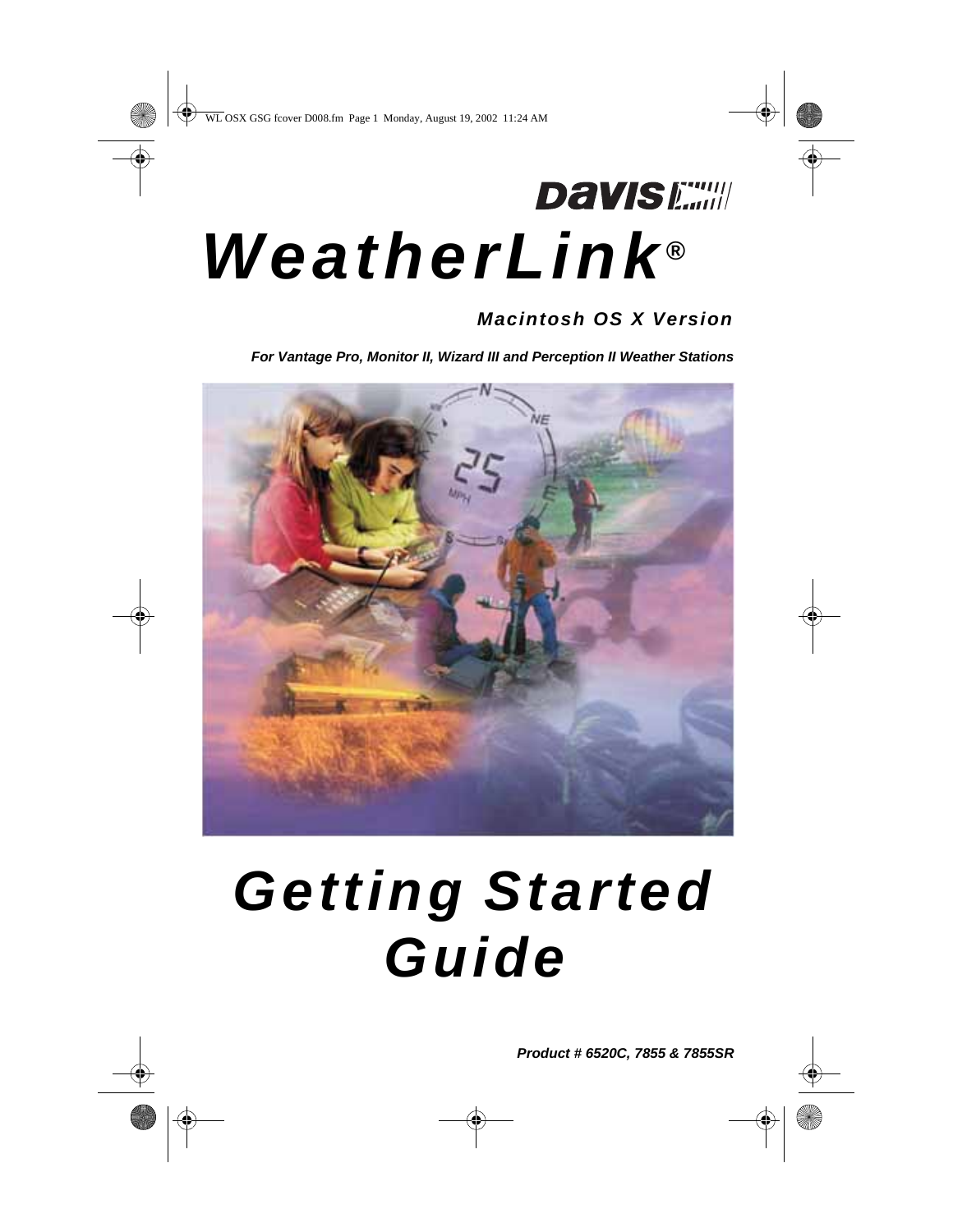#### **FCC Part 15 Class B Registration Warning**

This equipment has been tested and found to comply with the limits for a Class B digital device, pursuant to Part 15 of the FCC Rules. These limits are designed to provide reasonable protection against harmful interference in a residential installation. This equipment generates, uses and can radiate radio frequency energy and, if not installed and used in accordance with the instructions, may cause harmful interference to radio communications. However, there is no guarantee that interference will not occur in a particular installation. If this equipment does cause harmful interference to radio or television reception, which can be determined by turning the equipment on and off, the user is encouraged to try to correct the interference by one or more of the following measures:

- •Reorient or relocate the receiving antenna
- •Increase the separation between the equipment and receiver
- •Connect the equipment into an outlet on a circuit different from that to which the receiver is connected
- •Consult the dealer or an experienced radio/TV technician for help.

Changes or modifications not expressly approved in writing by Davis Instruments may void the user's authority to operate this equipment.

Product Number: 6520C, 7855, 7855SR Davis Instruments Part Number: 7395.180 WeatherLink® Mac OS X Version Rev. B Getting Started Guide (August 19, 2002) © Davis Instruments Corp. 2002. All rights reserved.

Vantage Pro, WeatherLink, Weather Monitor II, and Weather Wizard III are registered trademarks of Davis Instruments Corp. Hayes is a registered trademark of Hayes Microcomputer Products, Inc. Macintosh is a trademark of Apple Computer Corporation.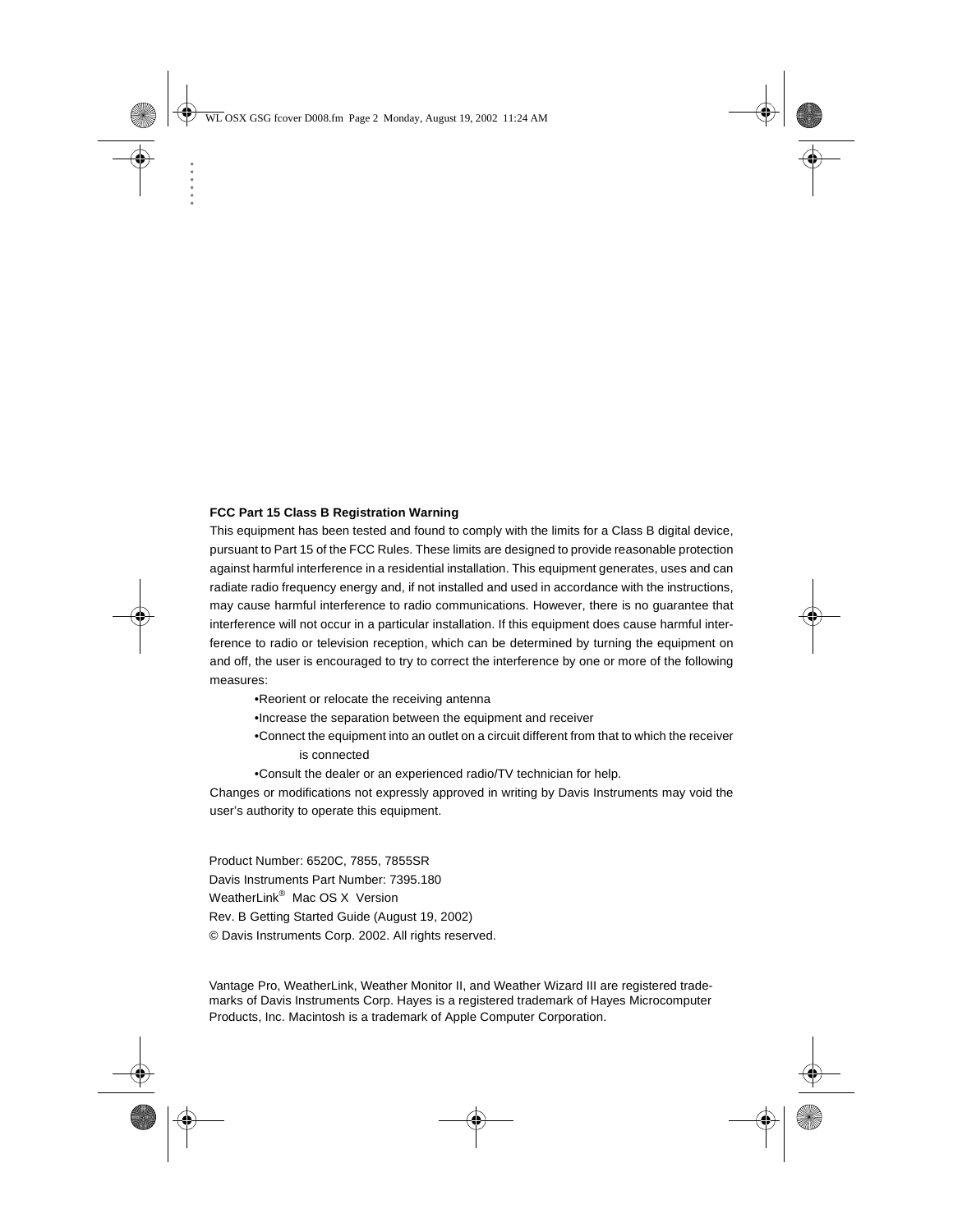# **Welcome to WeatherLink!**

Welcome to Davis Instruments' WeatherLink for Macintosh OS X. The Weatherlink software and data logger allow you to connect your Apple Macintosh computer running OS X to a Davis weather station so you can store, view, plot, analyze, export, print, and put on the Internet the weather data collected by your station.

# **Contents of Package**

Before continuing, please make sure your WeatherLink package contains the following listed items:

# **WeatherLink for Vantage Pro, Mac OS X (6520C)**

- Data Logger for Vantage Pro
- 8' (2.4 m) cable with connector to link your station to your computer.
- 9-pin DIN connector
- WeatherLink software CD ROM
- Loopback test connector

# **WeatherLink for Mac OS X (7855)**

- Data Logger for the original Davis Weather Stations: Wizard III, Monitor II, and Perception II. Includes 8' (2.4 m) cable to link your station to your computer.
- 9-pin DIN connector
- WeatherLink software CD ROM
- Loopback test connector

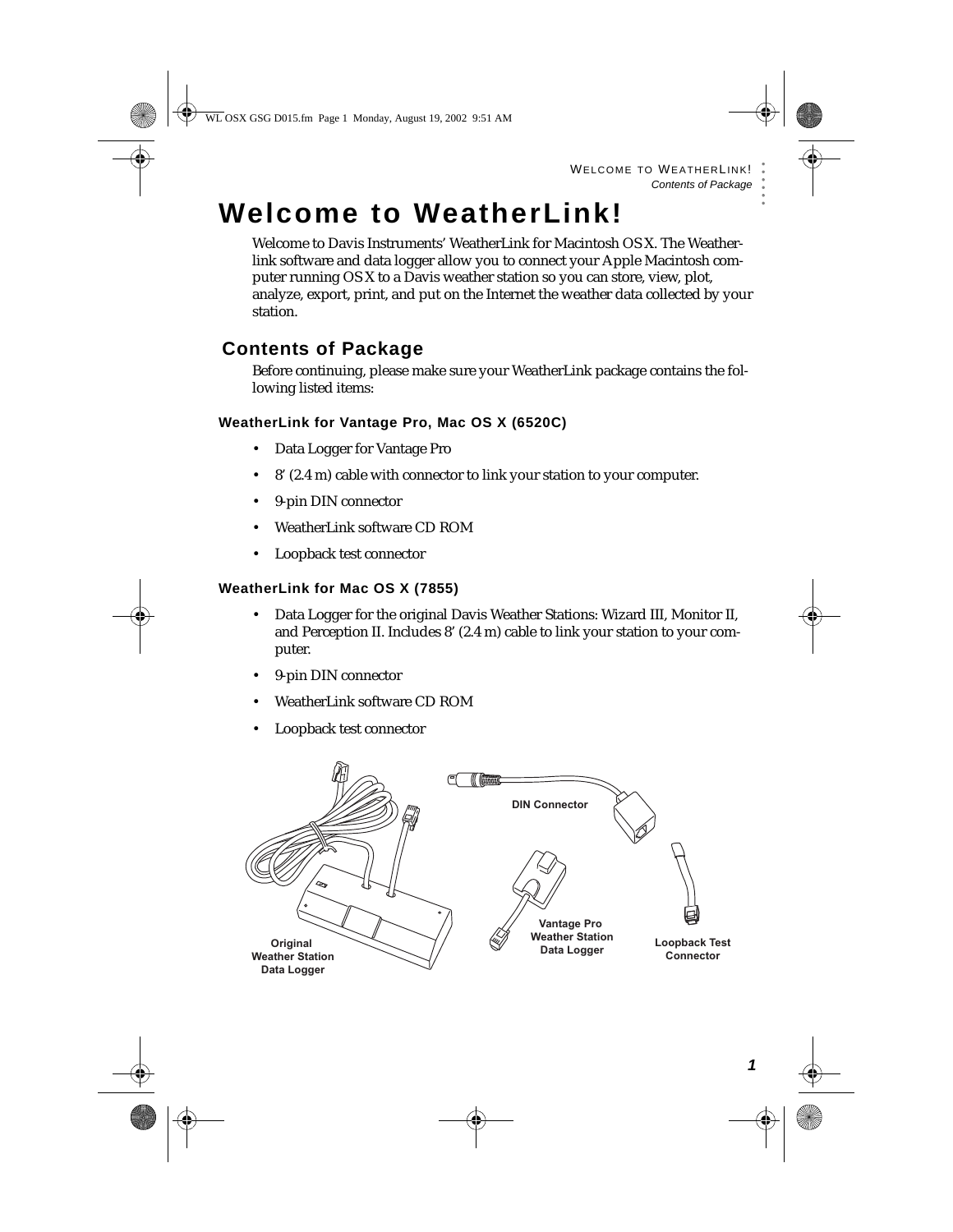*Required Accessories*

# **Required Accessories**

You will need to install a third-party serial port adapter on your Macintosh computer in order to run WeatherLink for Mac OS X. The Keyspan USB Twin Serial adapter has been tested with WeatherLink, but other serial adapters should also work:

• USB-to-serial port adapter

# **Optional Accessories**

The following optional accessories, designed for use with WeatherLink, are available from your dealer or may be ordered directly from Davis.

- Telephone Modem Adapter Connects the data logger to a modem.
	- Use adapter #6533 with Vantage Pro Stations.
	- Use adapter #7870 with Wizard III, Monitor II, and Perception II stations.
- Standard 4-Conductor Extension Cable Use one 40' (12 m) extension cable (#7876-040) to extend the distance between your station and the computer. (48' (14.4 m) maximum)

# **Hardware Installation**

You can connect a computer directly to your weather station using the Weather-Link data logger (local connection), or you can connect a computer to a remote weather station using a phone modem (remote connection). Requirements and installation for each type of connection differ, and are explained separately below.

# **Hardware Requirements**

The hardware requirements for local and remote connections are listed below.

# **Local Connection Hardware Requirements**

In addition to the provided hardware, the following are required for a direct connection.

• Macintosh computer running  $\overline{OS}X$  v10.01 or newer with at least 5 MB of free disk space

The amount of space necessary for the data files depends on the archive interval. Database files containing data stored at a 30 minute archive interval require approximately 36K of disk space per month of data. The file size changes in a linear fashion depending on the archive interval. For example, data stored at a 1–minute interval requires approximately 1 MB/month while the data stored at a 2–hour interval requires approximately 9K/month.

• A serial port adapter connected to a Macintosh USB port.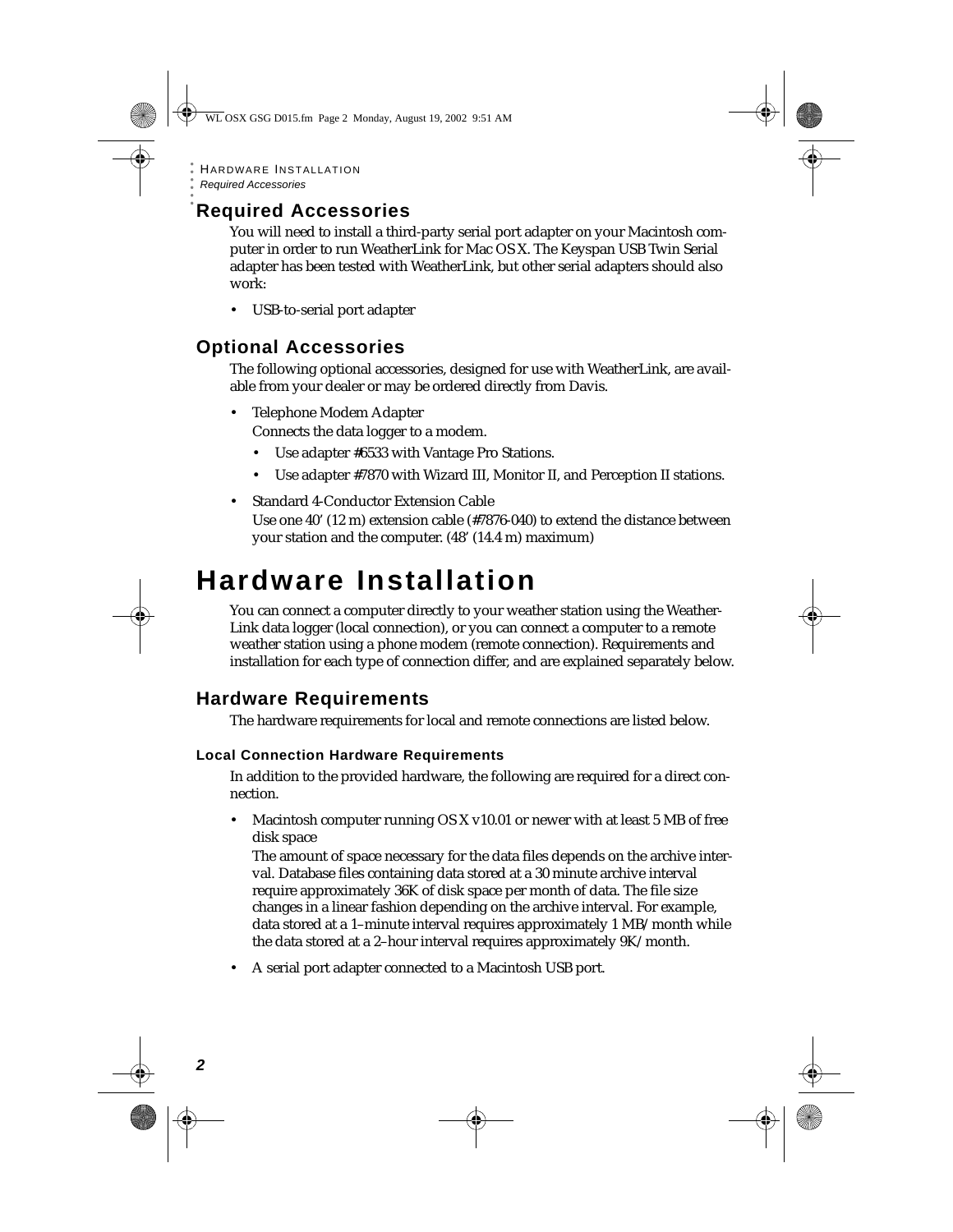## **Remote Connection Hardware Requirements**

In addition to the provided hardware and the computer equipment listed above, the following hardware is required for a phone modem connection.

- One external modem to connect to the data logger at the remote site.
- One internal or external modem connected to your Macintosh computer
- Modems must be Hayes<sup>®</sup>-compatible and able to send data at 9600 baud for use with Vantage Pro stations or at 1200 or 2400 baud for use with a Monitor II, Wizard II, or Perception II weather station..
- Telephone Modem Adapter The Telephone Modem Adapter is specially wired to provide the connection between the data logger and the modem.
	- Use a #6533 adapter with Vantage Pro Stations.
	- Use a #7870 adapter with Wizard III, Monitor II, and Perception stations.

# **Connecting Vantage Pro Weather Stations**

The instructions below explain how to connect your Vantage Pro weather station directly to your computer. Note that if you extend the cable run beyond 48' (14.4 m), the computer may have difficulty communicating with the station.

## **Local Connection for Vantage Pro Weather Stations**

**1. Enter the console's Setup Mode by pressing and holding the [DONE] key, then pressing the [-] key.** 

Entering Setup Mode ensures that the station is not writing any data and saves the current daily totals, highs, and lows to memory.

**2. Remove the battery cover from the console back and remove all power by removing the batteries and AC-power adapter, if present.** Failure to remove power to the console before installing the data logger may

cause damage to the data logger or console. **3. Carefully insert the data logger into the large receptacle jack marked**  *EXPANSION* **inside the battery compartment**

Guide the data logger cable through the square slot below the receptacle.

**Note:** *Make sure that whenever you connect or disconnect the logger from the console that the console is NOT powered up. Plugging or unplugging the data logger while power is applied can lock up or damage the logger.*

**4. Restore power to the weather station by reinstalling the batteries and reattaching the power adapter, if present.**

The weather station should beep three times; each beep should occur within about one second of the others.

- **5. Replace the battery cover, ensuring that the data logger cable exits through the square slot.**
- **6. Connect the serial port adapter to a USB port on your Macintosh computer and install it according to the manufacture's instructions.**
- **Note:** *You must install the serial port adapter before you connect the data logger to the adapter.*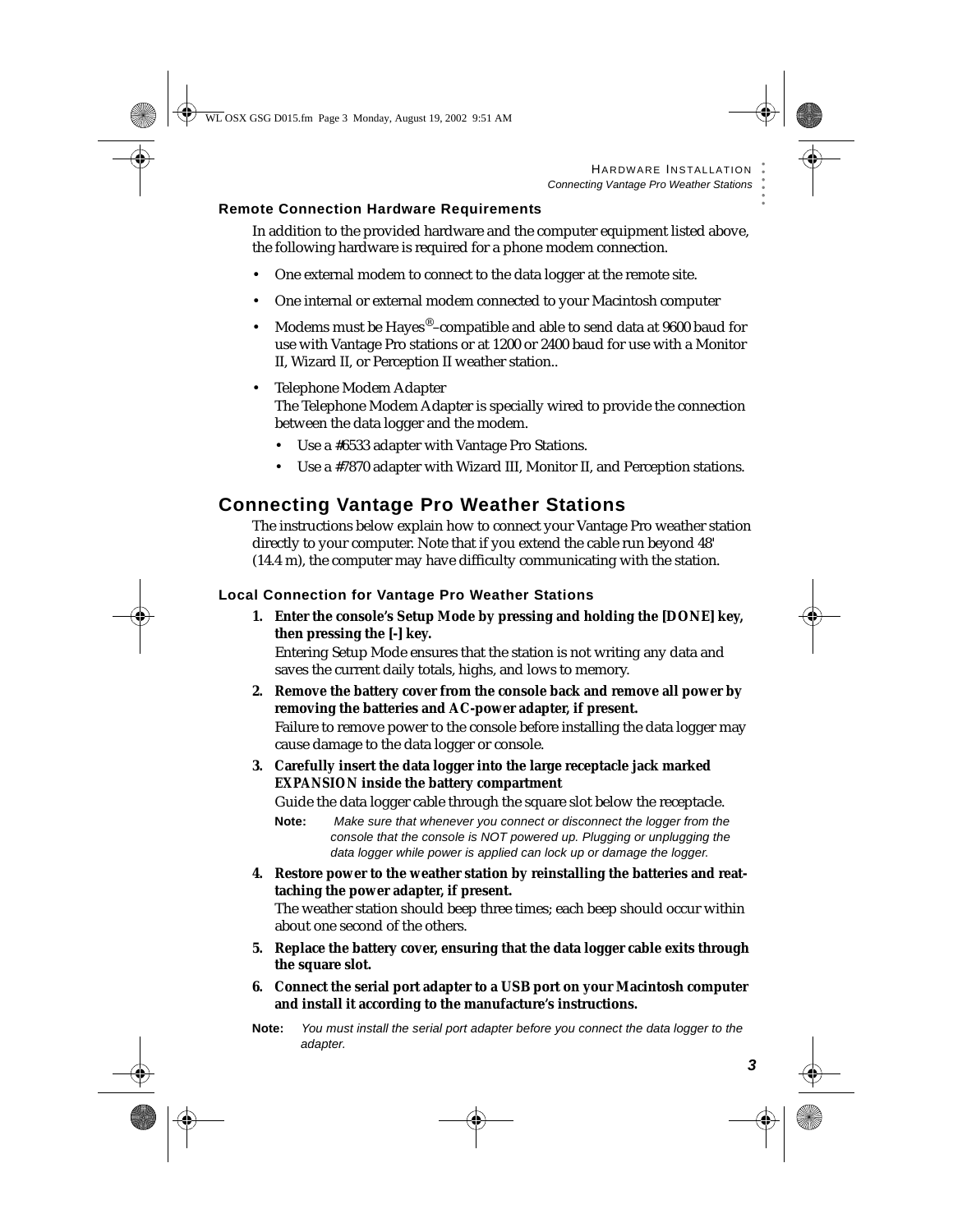*Connecting Vantage Pro Weather Stations*



*Typical Local Connection for Vantage Pro Weather Stations*

- **7. Connect the 9-pin DIN connector to the serial port adapter.**
- **8. Insert the cable plug at the end of the short cable coming from the data logger into the receptacle on the end of the 8' cable. Then insert the cable plug on the end of the 8' cable into the DIN connector.**

The cable connecting the data logger to the computer is 8' (2.4 m) long. If you need to place the station console more than 8' from the computer, use a 40' (12 m) standard 4-conductor extension cable. Do not attempt to use more than 40' of extension cable, or the data logger may have difficulty communicating with the computer.

- **9. Check the serial Baud rate settings on the console.**
	- Enter the console Setup Mode by pressing and holding the [DONE] key, then pressing the [-] key on your console.
	- Use the [DONE] and [BAR] keys to scroll to the Baud Rate screen. The Baud Rate setting here on the console must be same as that set in the WeatherLink software.
	- Use the [+] and [-] keys to change the baud rate setting, if needed.
	- Press and hold the [DONE] key to exit Setup Mode.
	- The default setting is 19200 Baud.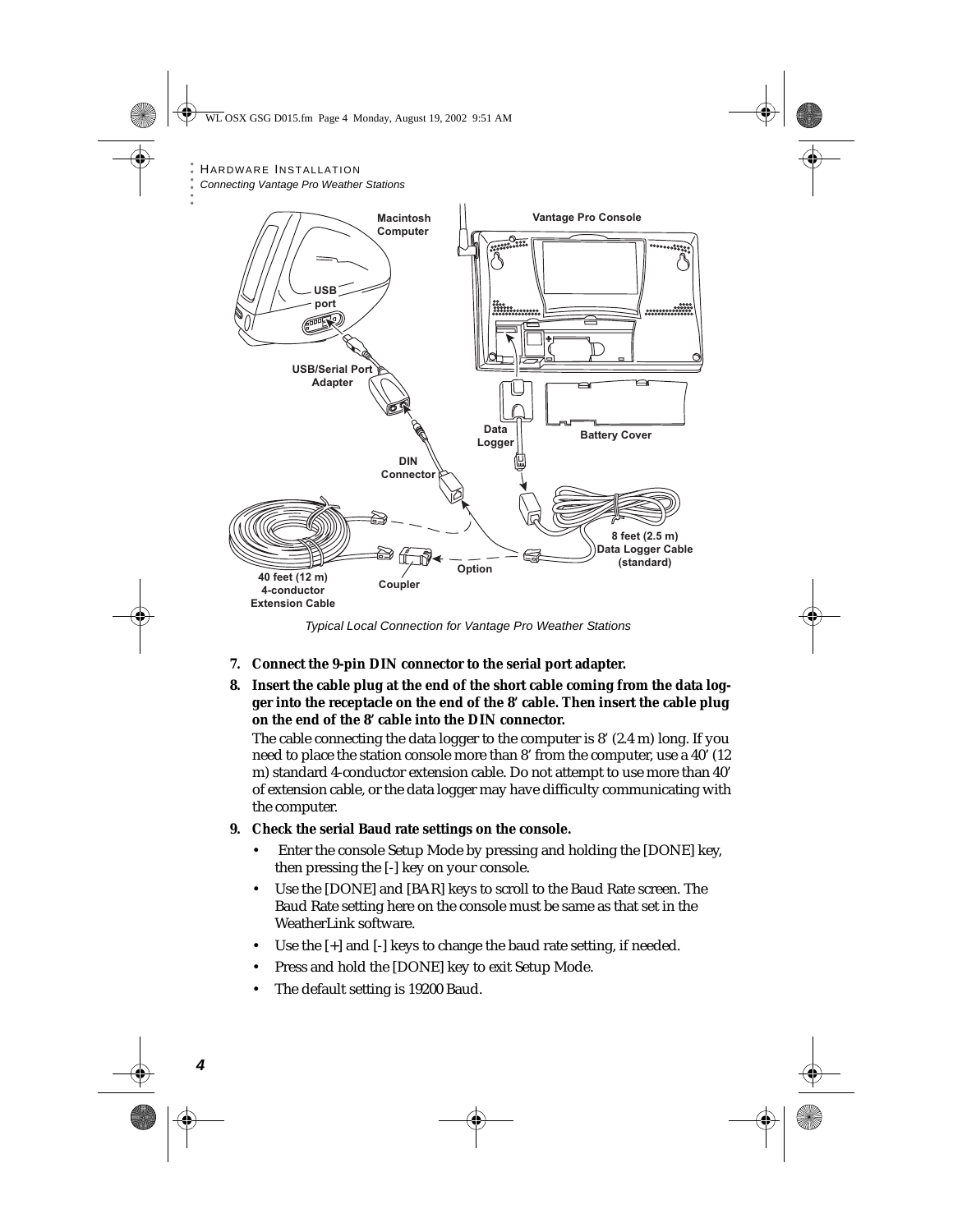## **Remote Connection for Vantage Pro Weather Stations**

You can connect your computer to a remote Vantage Pro weather station using a modem. This involves connecting the data logger to the weather station and to a modem at the weather station site and connecting your computer's modem to a phone line.

#### **At Your Computer:**

**Note:** *Before installing the console and modem at a remote location, test the data logger first using a local connection as described previously.*

- **1. If you don't have a modem, install and set up an internal or external modem according to the instructions supplied by the manufacturer.**
- **2. Connect the modem to the phone line.**
- **At Your Weather Station Console:**
- **3. Place the external modem in a location where it can connect to both the WeatherLink data logger and to the phone jack. Do not turn the modem on at this time.**
- **4. Plug the external modem into the phone jack.**

#### **5. Put the Vantage Pro console in setup mode.**

Press and hold the [DONE] key, then press [-] key. Entering Setup Mode ensures the station is not writing any data to memory and saves all current highs, lows, and daily totals.



*Typical Remote Installation for Vantage Pro Weather Stations*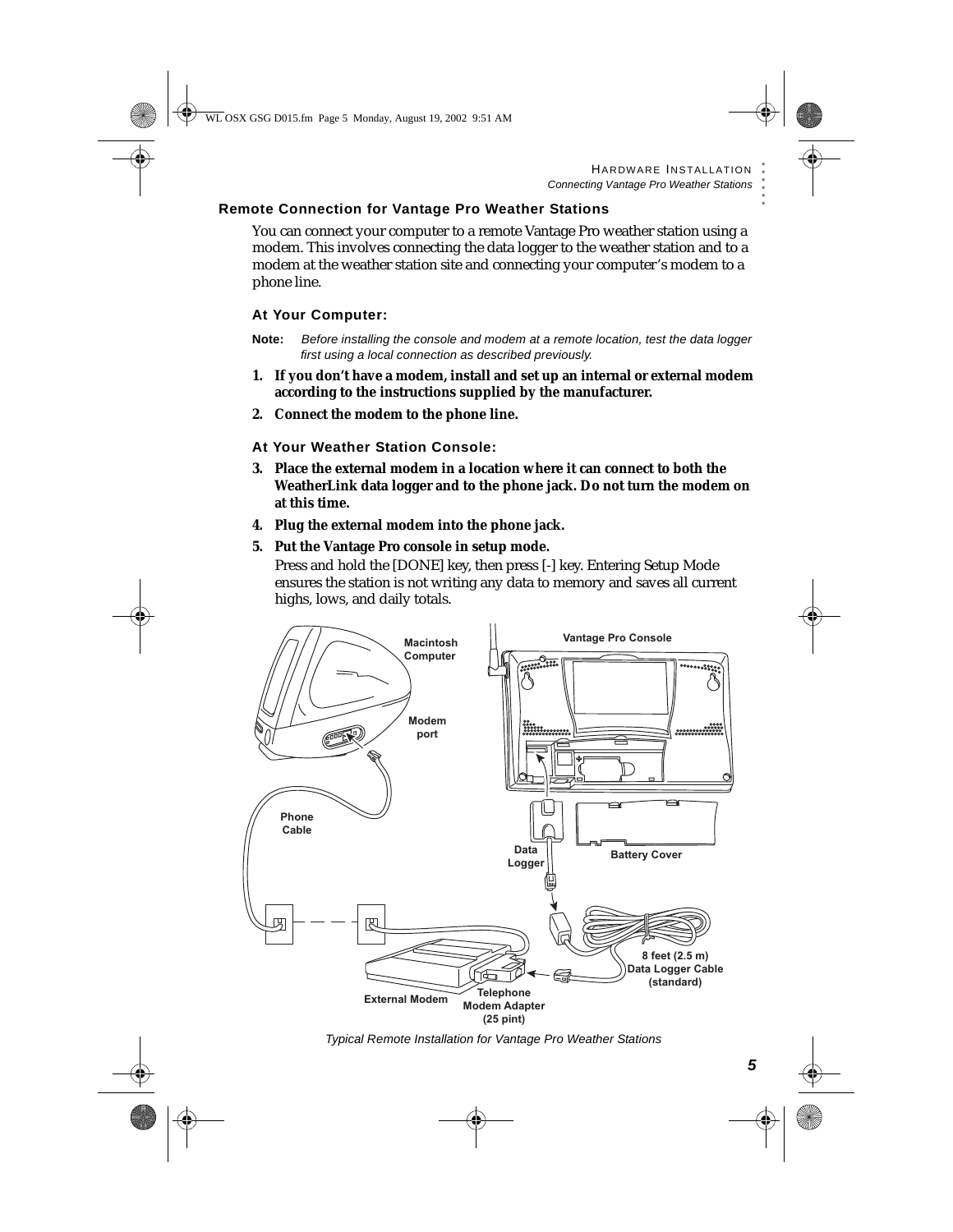- **6. Remove the battery cover from the console back and remove all power by removing the batteries and AC-power adapter, if present.**
- **CAUTION:** *Failure to remove power to the console before installing the data logger may cause damage to the data logger or console.*
- **7. Carefully insert the data logger into the large receptacle jack marked**  *EXPANSION* **inside the battery compartment**

Guide the short data logger cable through the square slot below the data logger receptacle.

- **CAUTION:** *Make sure that whenever you connect or disconnect the data logger from the console that the console is NOT powered up. Plugging or unplugging the data logger while power is applied can damage the data logger.*
- **8. Connect the data logger extension cable to the data logger.** The included expansion cable for the data logger is 8' (2.4 m) long. You can use up to a 40' (12 m) standard 4-conductor extension cable if needed. Do not attempt to use more than 40' of extension cable or the data logger may have difficulty communicating with the modem.
- **9. Connect the other end of the data logger extension cable to the Telephone Modem Adapter.**
- **10. Connect the Telephone Modem Adapter (#6533) to the external modem.**

**Note:** *Do not use a DB25 (not included) adapter with a gender changer to attach the logger to a modem because it will not work. Do not use the older Davis telephone modem adapter (#7870), either, as it will not work with the Vantage Pro.*

- **11. Turn the modem on.**
- **12. Restore power to the weather station by reinstalling the batteries and reattaching the power adapter, if used.**

The console should beep three times and enter set-up mode.

- **13. Replace the battery cover ensuring that the data logger cable exits through the square slot.**
- **14. Set the Baud rate on the Vantage Pro console.** 
	- **Note:** *The Baud Rate setup screen only appears if you have installed the data logger.*
	- Use the [BAR] and [DONE] keys to scroll through the setup screens until you reach the BAUD RATE setup screen.
	- **Note:** *You can enter Setup Mode on the console at any time by pressing and holding the [DONE] key, then pressing the [-] key.*
	- Use the [+] and [-] keys to set the desired Baud rate. Use the fastest Baud rate your modem can handle. 19200 is the fastest Baud rate available and is the default setting on the console.
	- Press and hold the [DONE] key when you see the correct Baud rate on the console screen. Pressing the [DONE] key in this screen sends the initialization string to the modem, so you don't have to turn the console on and off again. Holding the [DONE] key will exit the console from Setup Mode.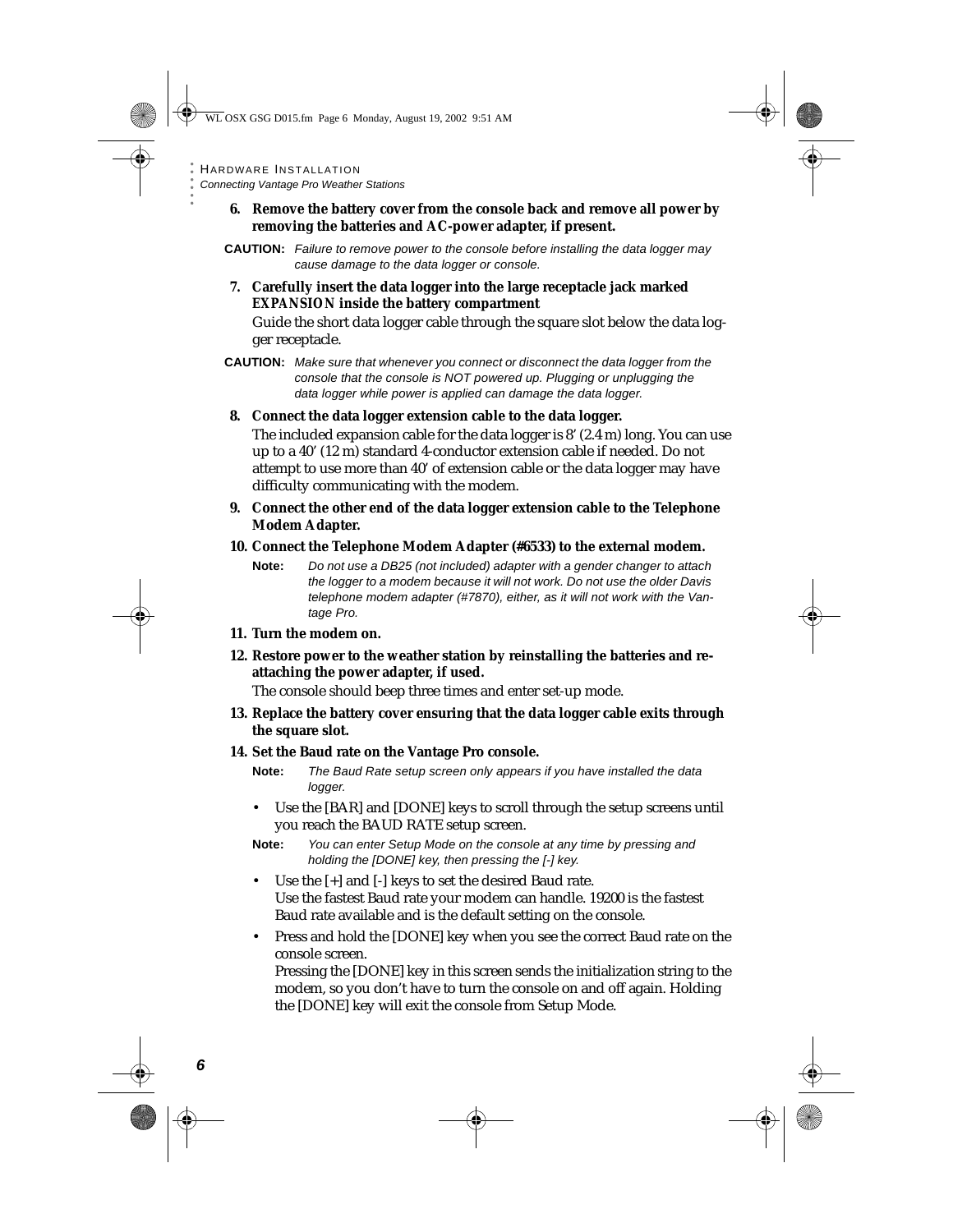# **Connecting Original Weather Stations**

The instructions below explain how to connect your Weather Monitor II, Weather Wizard III, or Perception II weather station directly to your computer. Note that if you extend the cable run beyond 48' (14.4 m), the software may have difficulty communicating with the station.

# **Local Connection for Original Weather Stations**



*Typical Local Connect for Original Weather Stations*

## **1. Make a note of the barometric pressure, total rainfall, and (if applicable) calibration numbers.**

You must remove power from the weather station console to install the data logger. Removing power will cause these stored weather values to be erased. Use WeatherLink to reenter these values after restoring power to the console.

- **2. Remove the mounting base from the console.**
- **3. Remove all power from the console by removing the power adapter and battery backup.**

Failure to remove power before installing the data logger may cause damage to the data logger and/or console.

**4. A small switch near the data logger cables controls the baud rate. The default setting is 2400 baud. If you need to run at 1200 baud, change the setting before connecting the data logger to the console.**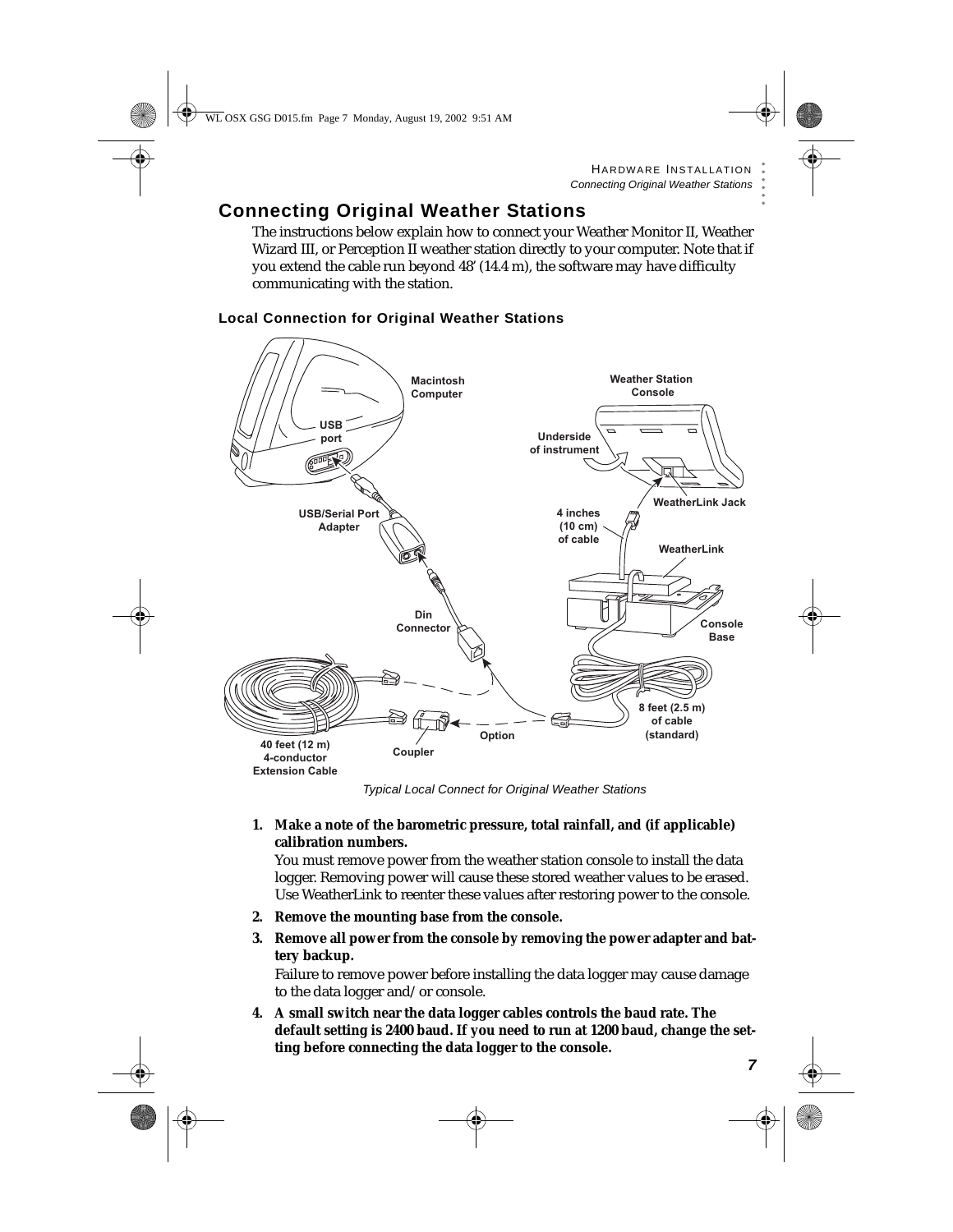- **5. Connect the short data logger cable to the cable jack marked "WeatherLink" on the bottom of your weather station console.**
- **6. Restore power to the console by reattaching the power adapter and battery backup.**

The console should beep three times. The third beep, which should occur within 30 seconds, indicates that the data logger is operating correctly.

- **7. Place the data logger inside the mounting base.**
- **8. Reattach the mounting base to the weather station.** As you do so, guide all the cables through the slots on the mounting base.
- **9. Connect the serial port adapter to a USB port on your Macintosh computer and install it according to the manufacture's instructions.**
- **Note:** *You must install the serial port adapter before you connect the data logger to the adapter.*
- **10. Connect the 9-pin DIN connector to the serial port adapter.**
- **11. Connect the long data logger cable to the DIN connector.**

The cable connecting the data logger to the computer is 8' (2.4 m) long. If you need to place the station console more than 8' from the computer, use a 40' (12 m) standard 4-conductor extension cable. Do not attempt to use more than 40' of extension cable, or the data logger may have difficulty communicating with the computer.

## **Remote Connection for Original Weather Stations**

You can connect your computer to a remote weather station using a modem. This involves using the data logger to connect the weather station console to a modem at the remote site. Your computer can then use a modem to communicate to the remote weather station via a phone line.

## **At Your Computer:**

- **1. If you don't have a modem, install and set up an internal or external modem according to the instructions supplied by the manufacturer.**
- **2. Connect the modem to the phone line.**

## **At Your Weather Station Console:**

**3. Make a note of the barometric pressure, total rainfall, and (if applicable) calibration numbers.** 

You must remove power from the weather station to install the WeatherLink data logger, which will cause these values to be erased. Use WeatherLink to reenter these values after restoring power to the station.

- **4. Place the external modem in a location where it can connect to both the data logger and the phone jack. Do not turn the modem on at this time.**
- **5. Remove the mounting base from the weather station.**
- **6. Remove all power from the weather station by removing the power adapter and battery backup.**

Failure to remove power before installing the data logger may cause damage to the data logger and/or station.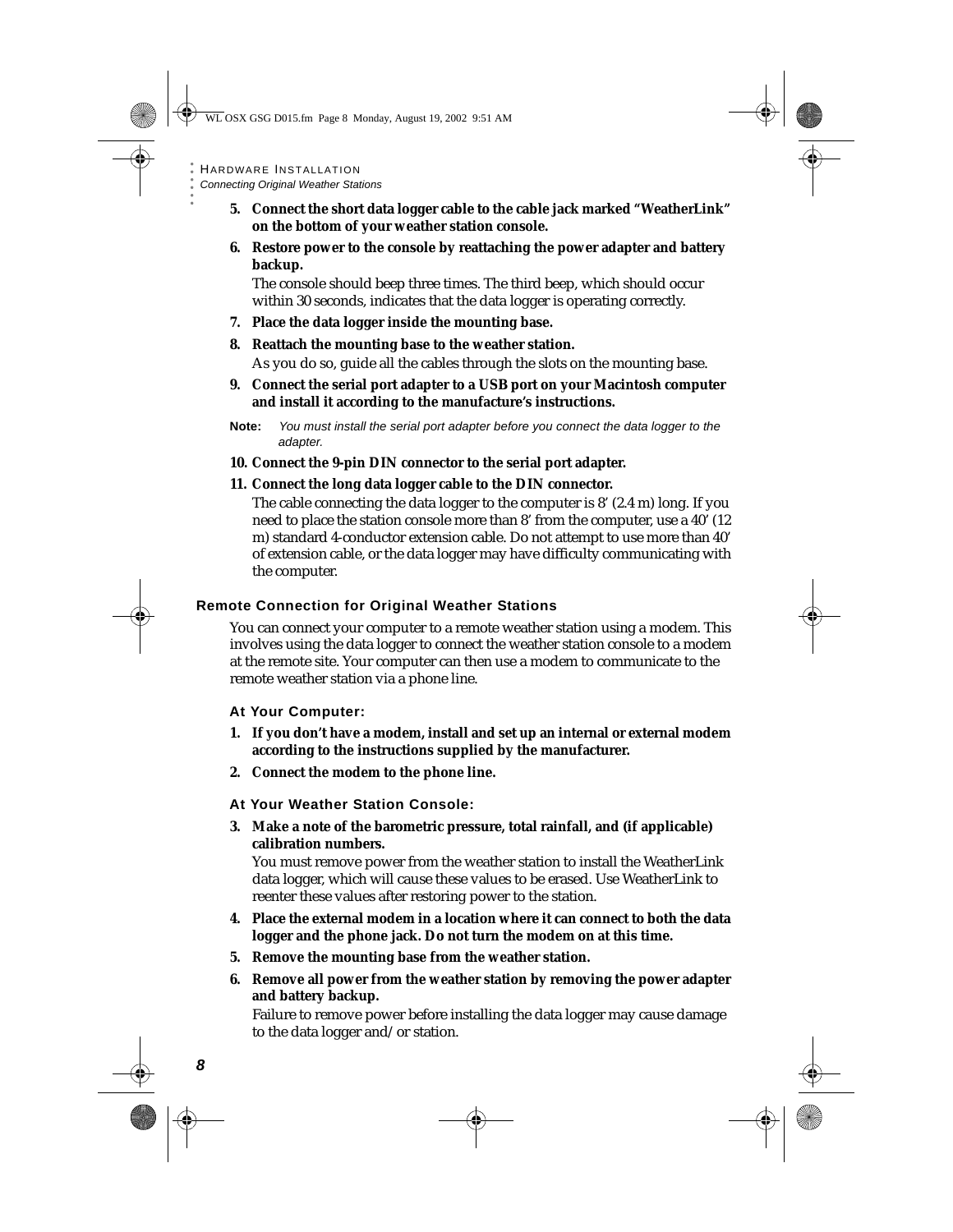

*Typical Remote Installation for Original Weather Stations*

- **7. A small switch on the data logger near the cables controls the baud rate. The default setting is 2400 baud. If you need to run at 1200 baud, change the setting before connecting the data logger to the console.**
- **8. Connect the short data logger cable to the cable jack marked "WeatherLink" on the bottom of your weather station console.**
- **9. Connect the Telephone Modem Adapter to the external modem.** The Telephone Modem Adapter (#7870) is required to use the data logger with a modem. A standard DB25 connector with a gender changer will not work.
- **10. Connect the long data logger cable to the Telephone Modem Adapter.**
- **11. Turn the modem on.**

**Note:** *It is very important to follow the order of these instructions. The modem must be connected and turned on before you apply power to the weather station console.*

**12. Restore power to the weather station console by reattaching the power adapter and battery backup.**

The weather station should beep three times. The third beep, which should occur within 30 seconds, indicates that the WeatherLink is operating correctly.

- **13. Place the data logger inside the mounting base.**
- **14. Reattach the mounting base to the weather station.**

As you do so, guide all the cables through the slots on the mounting base.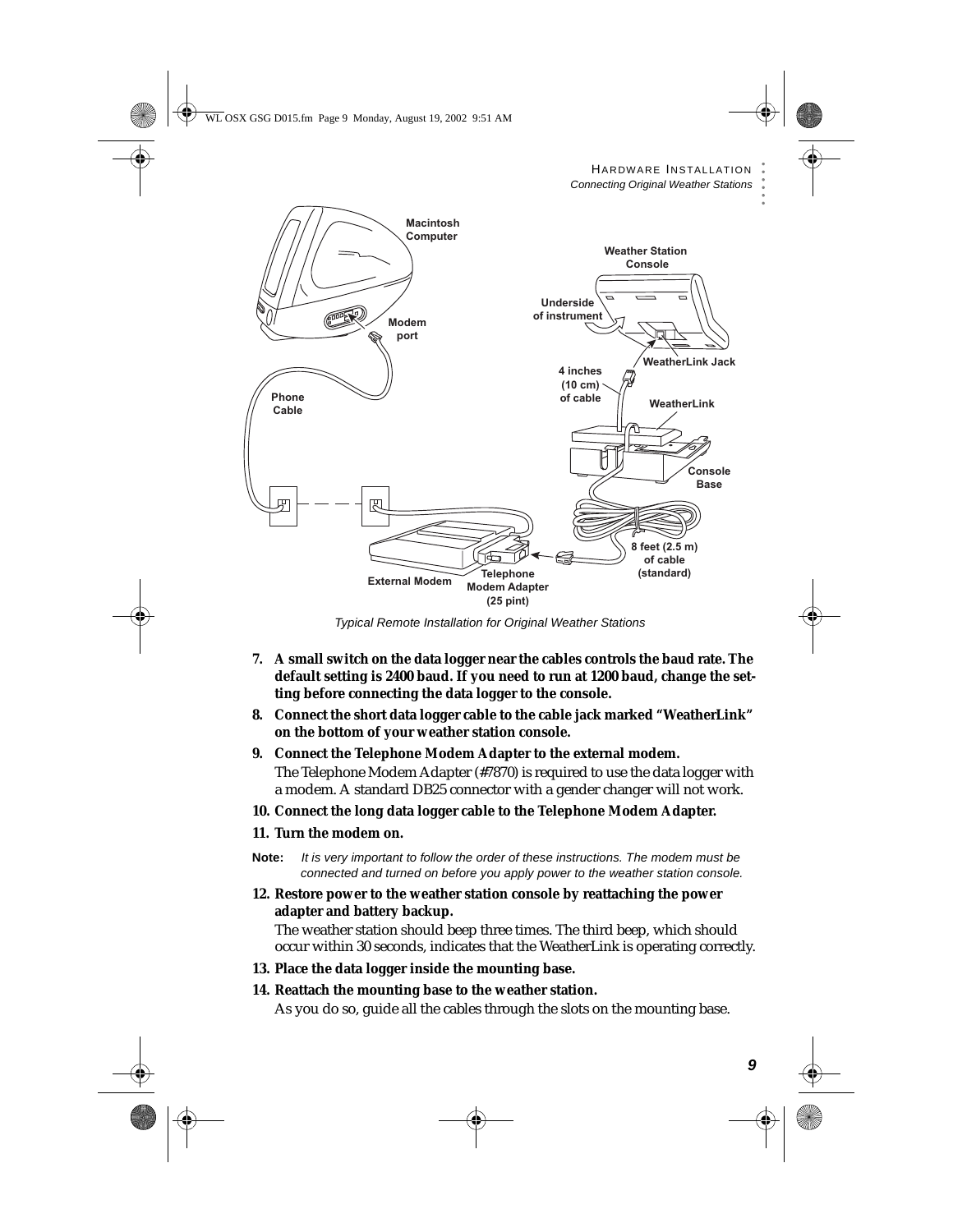# **A Few Notes About Phone Modem Connections**

If you indicate a phone modem connection when setting up your station, the software automatically dials the station whenever you initiate a program action that requires the software to talk to the station.

While connected to a phone modem station, an "On-Line" icon appears in the toolbar. This icon indicates that you are on-line and may be used to hang up a remote connection. To hang up, choose the On-Line icon from the toolbar or choose Hang Up from the File menu.



*Toolbar with On-Line Icon*

By default, WeatherLink will hang up the connection to the modem after one minute without any communication with the station. Use the Serial Port dialog box in the Setup menu of WeatherLink to change this default value. (See the WeatherLink help files for more on this subject.)

**Note:** *WeatherLink will not hang up the phone line if the Bulletin or Summary windows are active.* 

# **Software Installation and Setup**

This chapter covers software installation and setup.

# **Installing the Software**

- **1. Place the Install Disk in your CD ROM drive.**
- **2. Copy "install.sit" from the CD to your desktop and open it. The installation software will automatically extract itself.**
- **3. Run "install".**
- **4. Follow the on-screen prompts to complete the installation.**

# **Running the Software**

To run the software, double-click on the WeatherLink icon. If you have no stations in the program directory when you run the software, the software will prompt you to add a station (see below for details). If you have more than one station in the program directory when you run the software, the software will prompt you to indicate which station you'd like to open.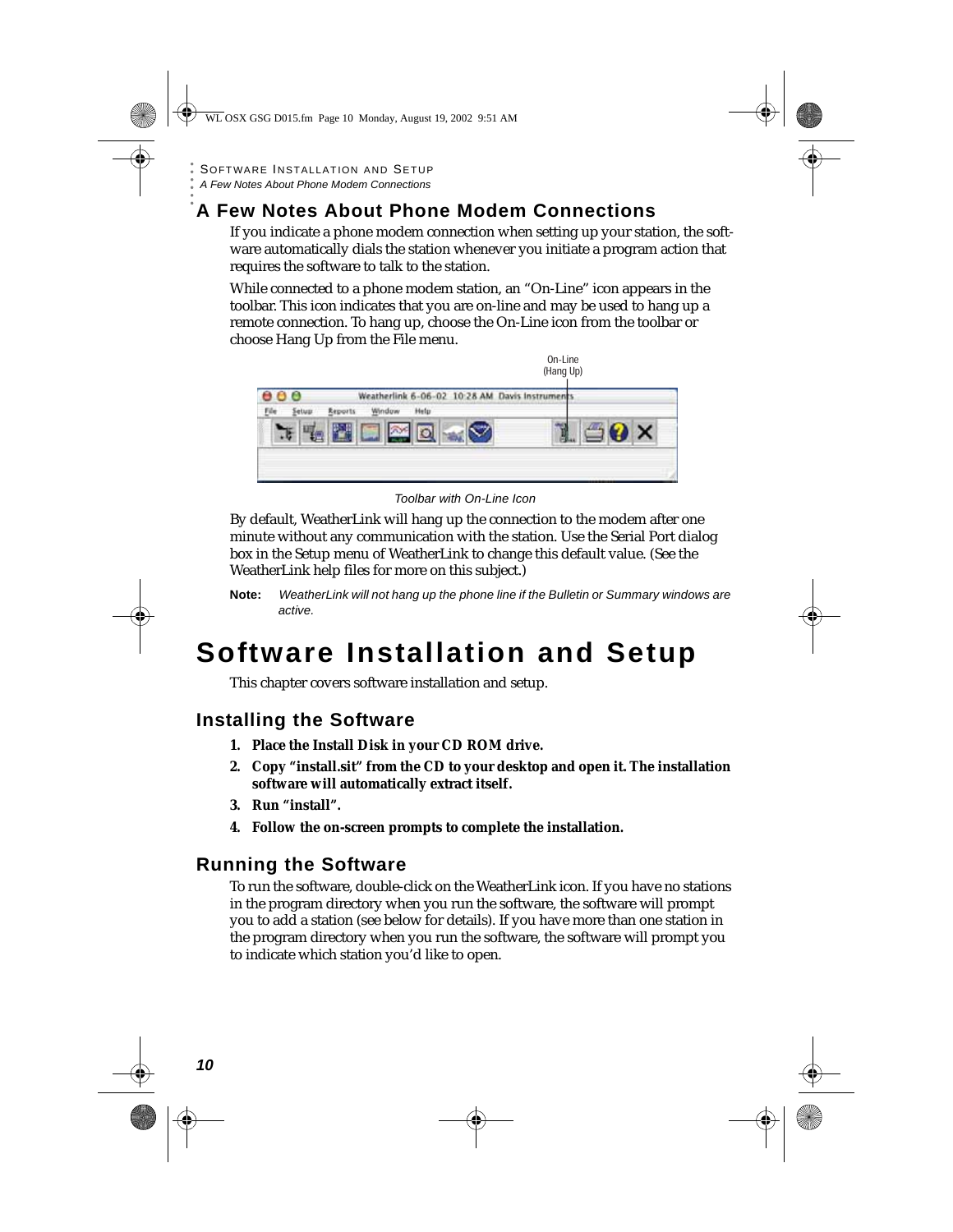# **Station Setup**

To interact with your station, you must add your station to WeatherLink's database, which means naming the station, configuring the software to work with that station and with your computer hardware, and setting station values such as time, barometric pressure, total rainfall, and calibration numbers.

# **Adding a Station**

## **1. Choose New Station from the File menu.**

The software opens the Add New Station dialog box.

**2. Type the station name into the text box.**

The station name may be up to 40 characters/spaces long. Note that the software uses the first eight characters of the station name (not counting spaces or punctuation marks) as the name of the directory into which it saves this station's database and configuration files. The first eight characters of each station name must, therefore, be unique. The software also uses the first three characters as the file extension for that station's database files (the first three characters need not be unique).

## **3. Choose OK.**

The software saves the station, creates a directory and subdirectories for that station, and prompts you to indicate whether you want to enter the walkthrough procedure.

## **About the Walkthrough**

Weatherlink includes a Walkthrough option that steps you through the station configuration procedure. After adding a new station, the software automatically asks if you want to use Walkthrough to set up your station. You can, of course, choose "No" and set up the station by choosing all of the necessary commands from the menus. A Walkthrough command is included in the Setup menu that lets you begin this set of procedures at any time.

**Note:** *Where necessary, the software will automatically dial a phone modem station.* 

If you choose Yes to begin the walkthrough, the software takes you through the following dialog boxes:

- **Station Configuration** Set station name, model, accessories, download options, and data file extension.
- Choose Units

Select units of measure in which station information is displayed.

• Serial Port Settings

Set COM port to which data logger is connected. The COM port is created by the software included with your USB/serial port adapter. Specify modem connection settings such as baud rate, phone number, and modem initialization string.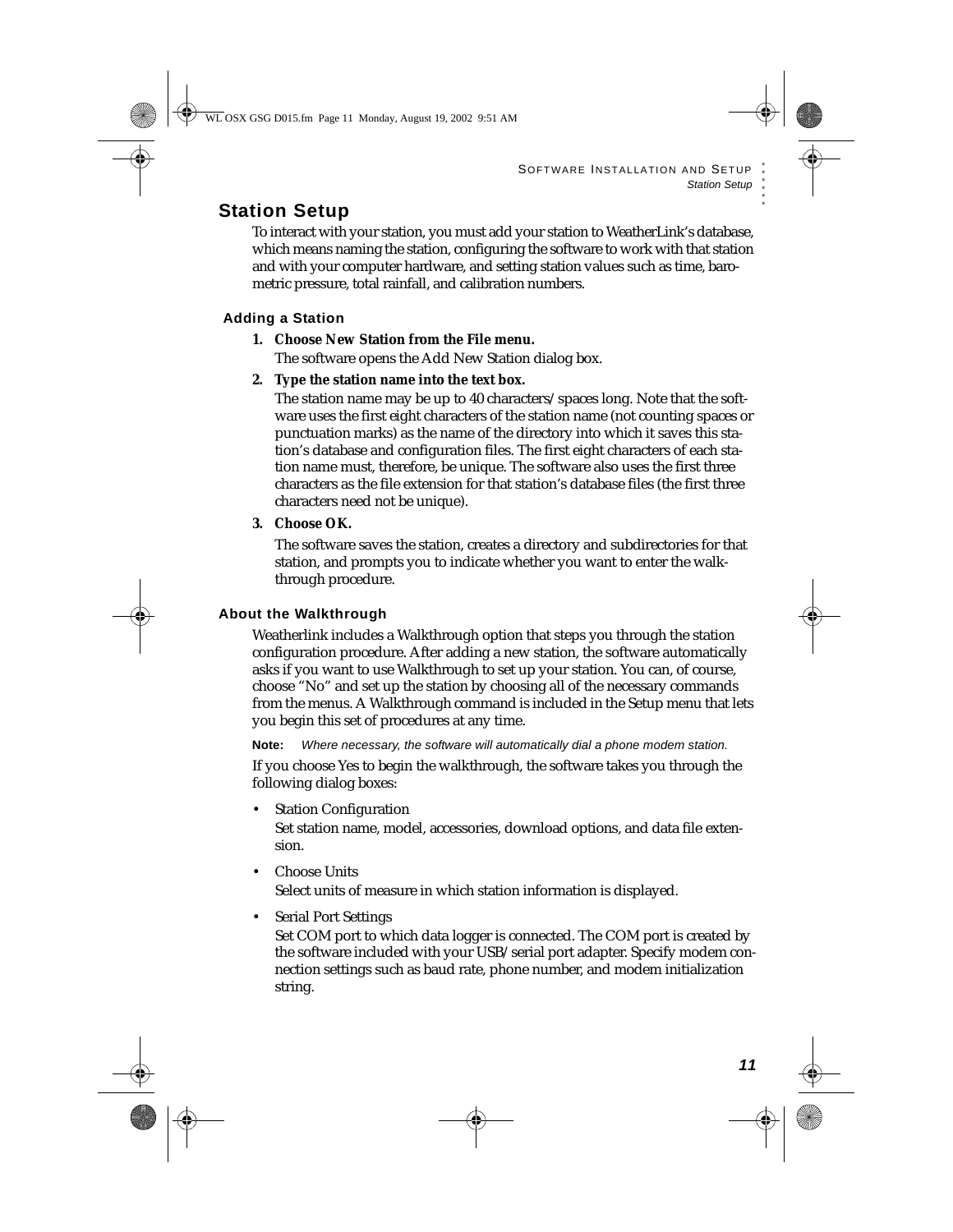- *Station Setup*
	- Configure Console (Vantage Pro only) Use the Configure Console dialog box to set the transmitter ID assignments, turn on and off the console retransmit function, set daylight savings time, set the start of the rain season, and enable or disable averaging of temperatures over the archive period.
	- Set Barometer & Elevation Set the barometric pressure and your elevation (Vantage Pro only) on the station and on the software.
	- Set Rain Calibration Set the station's rainfall calibration number.
	- Enter Year-to-Date Rainfall Set the rainfall amount on the station and on the software. You must enter this information from the software if you want you station and software readings to agree.
	- Set Time and Date Set the time and date on the station, software, and computer and make sure all three are synchronized.
	- **Note:** *When you set the time and date, you will be prompted to clear your archive memory. If you do not clear archive memory, you may end up with data stored at an incorrect time or duplicate records. We recommend that you download before setting the time (unless you are creating a brand new station) so you may safely clear the archive memory.*
	- Set Archive Interval Set the interval at which data will be stored in the data logger's memory. This will clear any data stored in the data logger.
	- Set Station Alarms Set alarm thresholds on the station.
	- Set Auto Download Time(s) Specify the stations and the times at which you want data automatically downloaded to your computer each day.

At each step in the walkthrough procedure, the software will provide confirmation boxes prompting you to indicate whether or not you wish to continue. To continue, choose OK. To skip any step and move to the next, choose Skip. To cancel the entire walkthrough procedure, choose Cancel.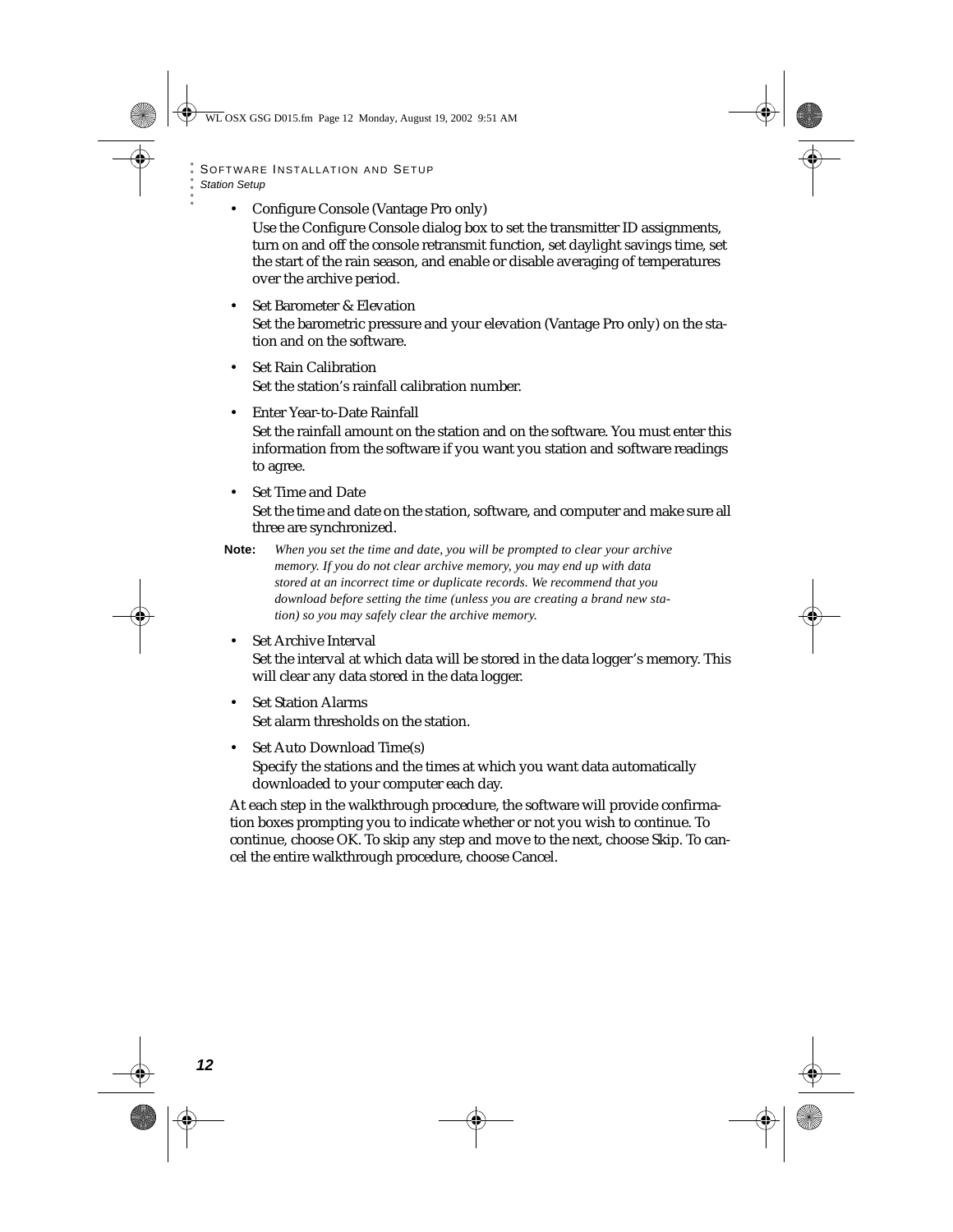# **Troubleshooting Guide**

The following section answers some of the most commonly asked questions about WeatherLink.<sup>®</sup> Please consult this guide and the on-line help files before contacting Technical Support (see page 16).

# **Communications Problems**

- **? Why can't the software communicate with the data logger and station?** If you are having trouble establishing communication between the weather station and WeatherLink, start by checking the weather station's own diagnostics. Remove all power to the weather station and then restart it by restoring power (with the data logger still attached).
- **Note:** *Vantage Pro Only The data logger uses non-volatile memory, so you won't lose any data you've already recorded. However, make sure to put the console in Setup Mode by pressing and holding the [DONE] key, then pressing the [-] key before removing the batteries. This ensures the station will not try to write any data as the power goes off.*
	- You should hear three beeps, each of which occurs when the weather station passes one of its diagnostic tests. Each beep follows the previous after about one second. The first beep tells you the processor is running. The second beep will be for the logger (if installed) and the third beep is for the display. If you do not hear one or more of these beeps, contact Technical Support (see page 16). (You'll only hear two beeps if you don't have the data logger installed.)
	- If you hear all three beeps, See "Checking the Serial Port" on page 14 for instructions on checking your serial port. Also check your USB/serial port adapter to make sure it is correctly installed and operating properly.
	- Make sure you are using the DIN cable connector supplied with WeatherLink for Mac OS X. Other adapters may not work.
	- Check the Baud Rate setting on the console (Vantage Pro Stations) or the data logger (Original Stations) and in the serial port dialog box in the software. Make sure they're set to the same rate.
		- ▲ Vantage Pro Only-Enter the console's Setup Mode by pressing and holding the [DONE] key, then pressing the [-] key on the console. Scroll through the setup choices by pressing the [BAR] or [DONE] keys until you reach the Baud Rate screen. This screen only appears if the data logger is plugged into the console.
		- ▲ Original Stations Only-Check the switch setting on the data logger. It will be set to either 1200 or 2400 Baud.

If you still cannot connect or if the loopback test verifies the serial port, check the following list of potential problems. If you have questions on how to proceed, contact the vendor or technical support for your computer.

- Your serial port uses a non-standard device name.
- Your serial port adapter is defective.
- The loopback connector or the WeatherLink adapter plug is bad.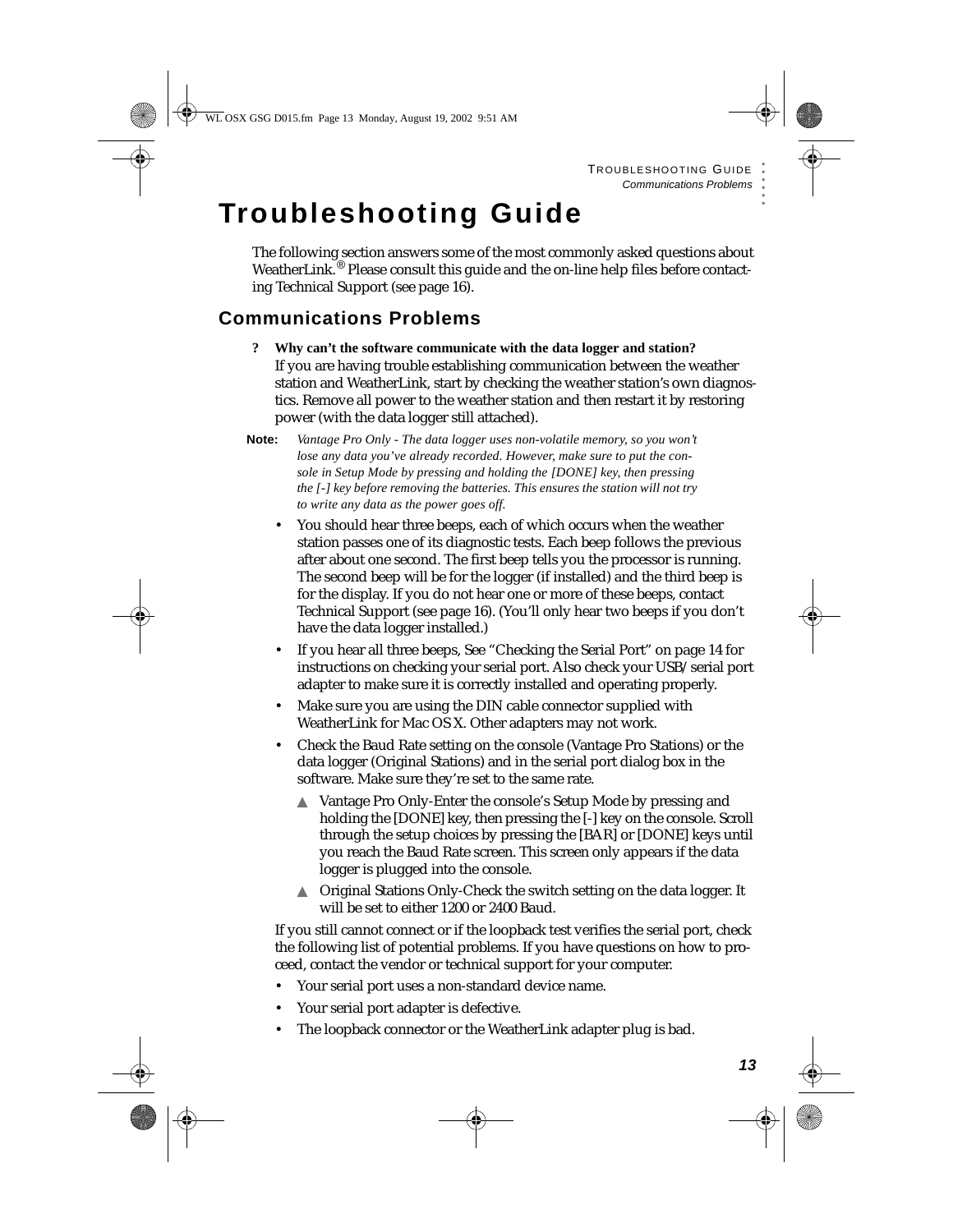*Communications Problems*

#### **Checking the Serial Port**

The software includes a procedure for testing the serial port to which your station is connected. Using the Loopback command (as opposed to Test) will help you determine whether the serial port or the data logger is causing a communication problem. The loopback function will also detect and report the presence of any modems.

To use this procedure, you will need the loopback connector (the short cable with a phone jack on one end and a red plastic tip on the other) supplied with Weatherlink.

- **1. If necessary, disconnect the cable between your station and the adapter connected to the COM port.**
- **2. Insert the loopback connector into the adapter.**
- **3. Choose Serial Port from the Setup menu.** The software opens the Serial Port dialog box



*Loopback Connector*

|                    |                      | Serial Port                |          |
|--------------------|----------------------|----------------------------|----------|
|                    | Serial Port Settings | KeyUSA2 v                  | Ok       |
|                    | 19200                | v,                         | Cancel   |
|                    |                      |                            | Test     |
|                    | Dial Up Connec       |                            |          |
|                    |                      |                            | Loopback |
|                    |                      |                            |          |
| Dial Up Connection |                      |                            |          |
|                    | Station Phone Number | 2933547                    |          |
|                    | Modem Str.,          | AT E Q V X4 57=60 537=9 MO | Default  |
|                    | After Connect        | 2                          | 3EE      |

#### **4. Choose Loopback.**

The software will search all standard serial ports and inform you of the COM port at which the loopback connector is located.

| connector is on KeyUSA2<br>$\mathcal{C}^{\text{max}}_{\text{max}}$<br>YA DA YAYU |
|----------------------------------------------------------------------------------|
|                                                                                  |

The software automatically selects the correct COM port for you in the Serial Port dialog box. If it cannot find the loopback connector at any COM port, your serial port may not be working. Consult your computer documentation for help.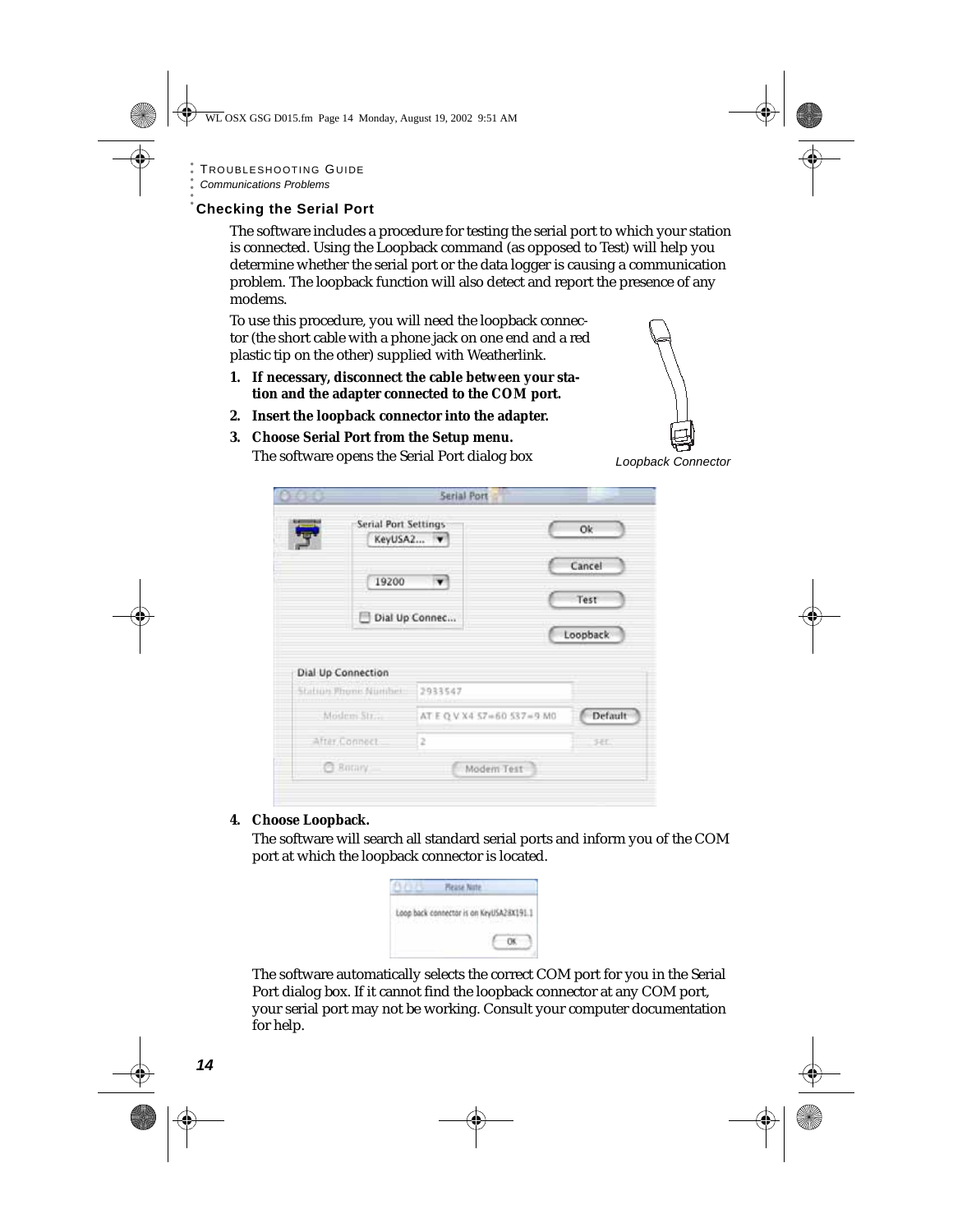# **Program Problems**

**? The barometer graph on the Bulletin does not "fill in" completely.** 

When you first load the bulletin, the barometer graph will only fill in completely when you have data in your database for the last six hours. Make sure of the following:

- There is data in your database for the span of the barometer graph.
- The time and date of the stored barometer data is correct in your database.
- The time and date on the PC is correct.
- The time and date on the weather station are correct.

#### **? I have duplicate records in my database. Why?**

If you do not download from the data logger prior to changing the weather station's time and date (for a Daylight Savings time change, for example), you may get duplicate records. Make sure to download before setting time and date. In addition, you should be aware that the midnight records are duplicated so they appear in each consecutive day. For example, a midnight record would appear at the end of the data for November 22 and at the start of the data for November 23. Using the record editor to change the record in one day *does not* change the record in the other day.

**Note:** *Do not delete the duplicate midnight records; it may affect your rain database or NOAA monthly summary.*

**? No wind direction reading (or dashes instead of a reading) appears in my database.**

Be aware that if there is no wind speed when the direction is being sampled, wind direction is not recorded. During intervals with very little wind speed, no direction may be recorded.

**Note:** *Since high wind speed is sampled more often, it is possible to have a high wind speed but no wind speed or direction.*

#### **? WeatherLink says "No new data to download" but I know there's data there. What can I do?**

Vantage is smart enough to send only data it hasn't already sent to the computer. So, when you initiate a new download, the program will retrieve the first record after the last record shown in the WeatherLink's Browse Window. Older data is stored in the logger as a backup. To see how many of these backup records are stored in the logger, create a new station and download the data into this new database. Because there are no records stored in the station you just created, WeatherLink will download everything it has stored.

Next, try clearing the archive memory using the clear dialog box. You will lose any data not already downloaded in your archive memory, but all of your calibration numbers and alarm settings will remain intact. If this doesn't work, reboot your weather station (that is, remove, then restore all power to the station).

**Note:** *Make sure to put the console in Setup Mode (by pressing the DONE and DOWN arrow keys) before removing the batteries. The ensures the station will not try to write any data when the power goes off.*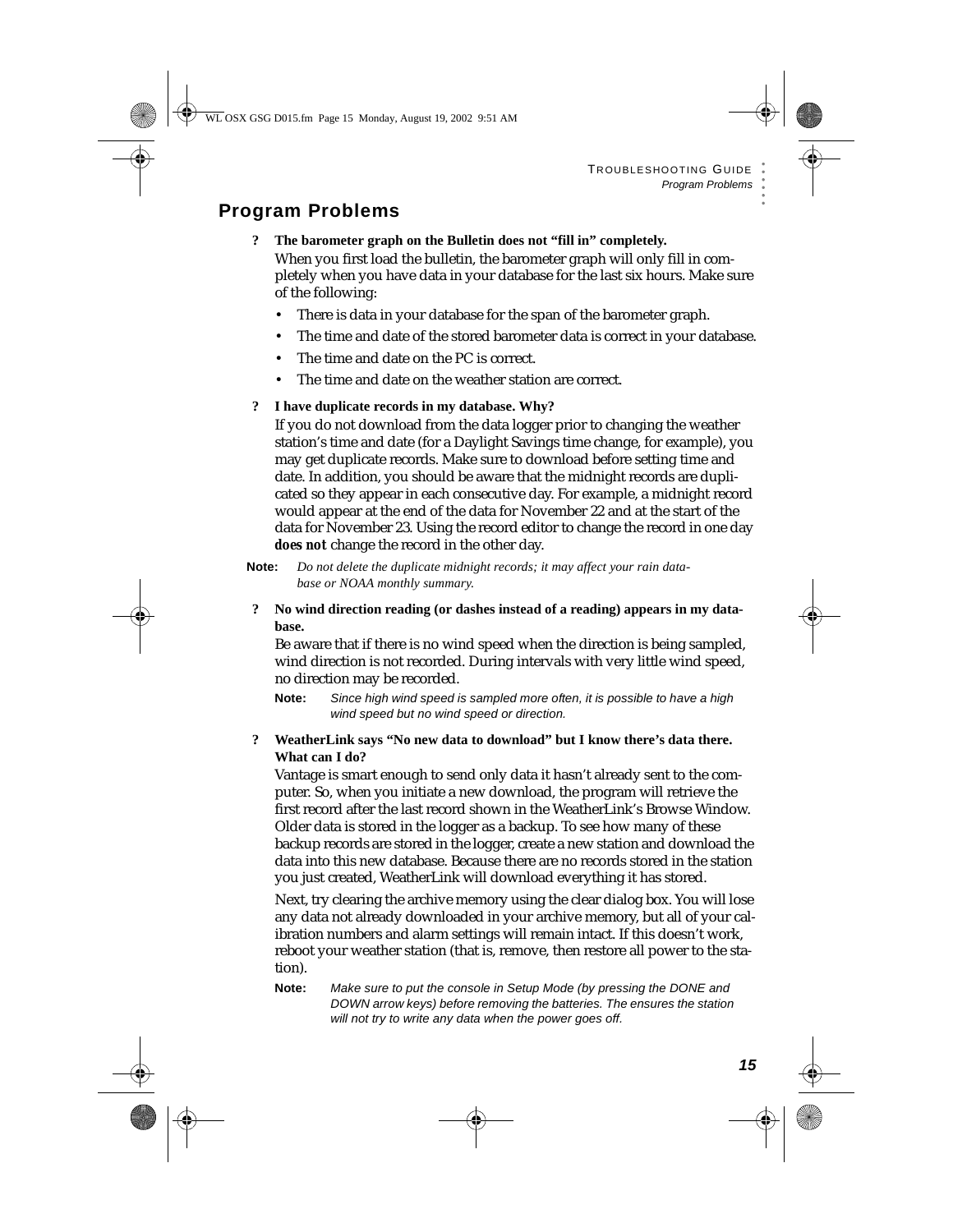**? After successfully downloading, recent or new data does not appear to be in my database. Where is it?**

Check to see if the time and date on your station are incorrect. (This can happen if you have a power outage and your battery backup is dead.) If so, the data was written into the wrong month, day, and/or time. Reset the time and date.

It is also possible, if you have multiple stations, that you downloaded data into the wrong station's database. Make sure you've opened the correct station before downloading.

Your data logger may be not be operating properly. If this is the case, you can restore proper operation by repowering the data logger:

- **1. Remove power from the data logger by removing power from the weather station console.**
- **2. Remove or disconnect the data logger from the console.**
- **3. Wait at least one minute.**
- **4. Connect the data logger to the weather station console.**
- **5. Apply power to the console.**
- **6. If you can now download and see the data in WeatherLink you have fixed the problem. If not, please contact Technical Support for assistance.**
- **? When viewing data, dashes appear in place of a value for functions other than wind direction. Why?**

If no data was recorded by a sensor (for example, the sensor was disconnected or radio interference blocked reception) or if bad data was recorded for a sensor (for example, the sensor was malfunctioning), the software dashes out the entry rather than showing invalid data. You can use the record editor to correct these entries.

# **Contacting Davis Technical Support**

If you have questions about the software, or encounter problems installing or operating the WeatherLink software, please contact Davis Technical Support.

**(510) 732-7814** – Monday – Friday, 7:00 a.m. – 5:30 p.m. Pacific Time.

**support@davisnet.com** – E-mail to Technical Support.

**(510) 732-9229** – For callers outside the USA or Canada.

**(510) 670-0589** – Fax.

**www.davisnet.com** – Copies of User Manuals are available on the "Support" page. Watch for FAQs and other updates. Subscribe to the e-newsletter. **info@davisnet.com** – General e-mail.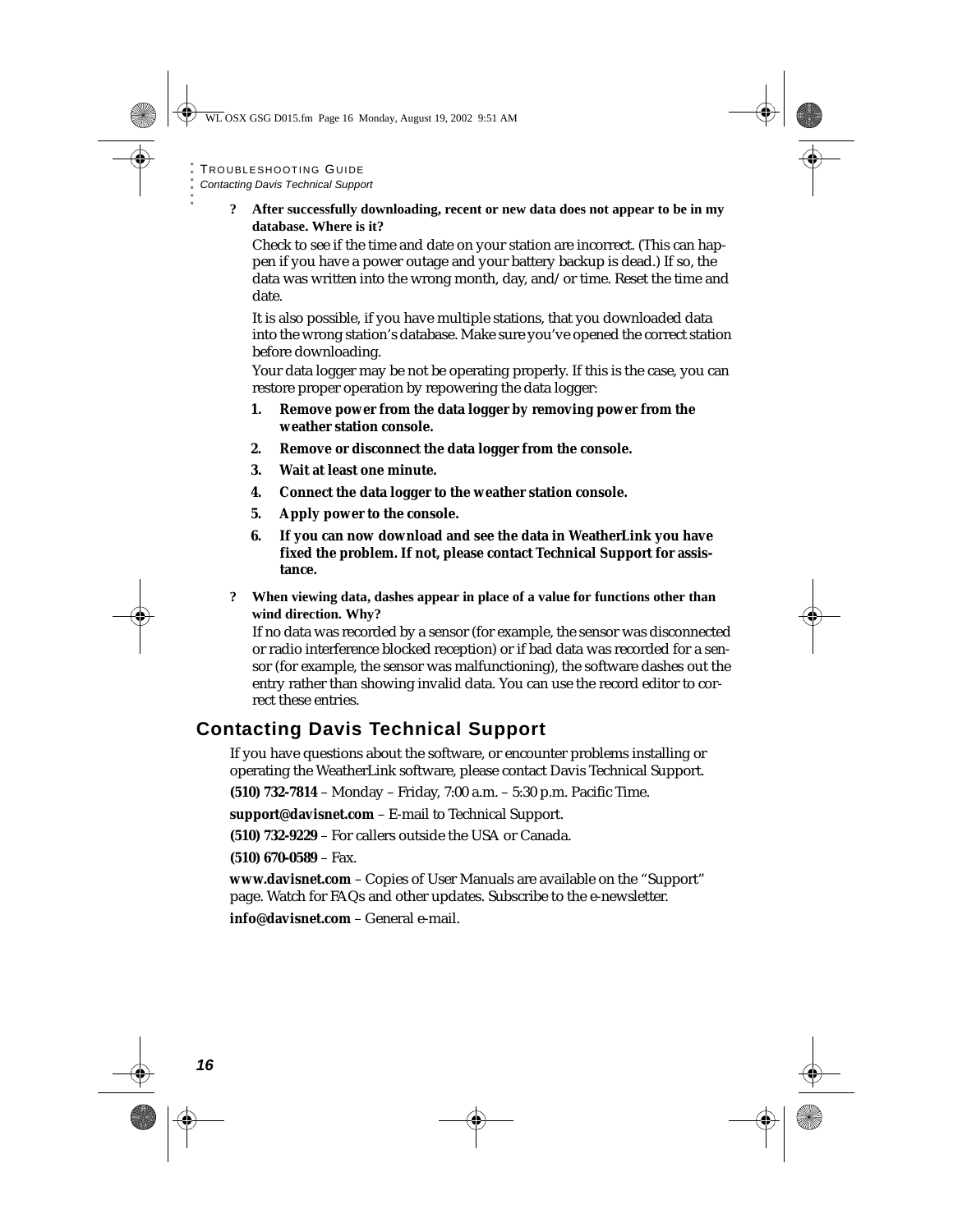#### TROUBLESHOOTING GUIDE *Contacting Davis Technical Support*

i.